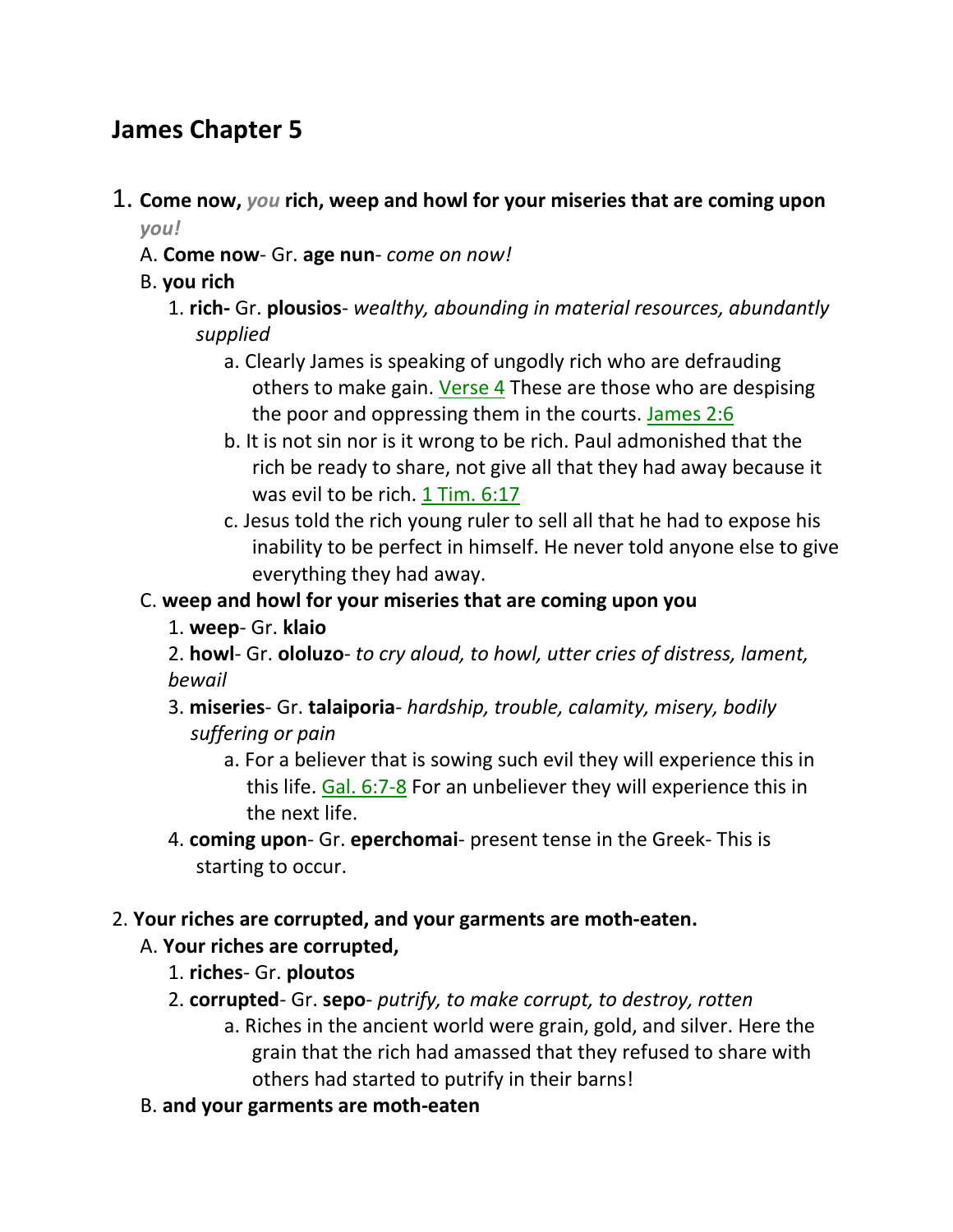- 1. **garments** Gr. **himation** *clothing*
- 2. **moth-eaten**-Gr. **setobrotos**
	- a. Job\_13:28; Psa\_39:11; Isa\_50:9, Isa\_51:8; Hos\_5:12
	- b. These people had stored away large amounts of clothes they had not gotten around to wearing and moths had eaten them.
	- c. Do you have a lot of clothes in your closet that you have not worn in a long time? Don't hoard clothes! Give them away to those who can use them. God will get you more if you need them!
- 3. **Your gold and silver are corroded, and their corrosion will be a witness against you and will eat your flesh like fire. You have heaped up treasure in the last days.** 
	- A. **Your gold and silver are corroded,**
		- 1. **gold** Gr. **chrusos**
		- 2. **silver** Gr. **arguros**
		- 3. **corroded** Gr. **katioo** *become rusty or tarnished*
			- a. Gold and silver do not rust, but they do tarnish and become discolored, and under unfavorable storage conditions, they could conceivably corrode. Instead of putting their money to work, feeding the hungry, clothing the destitute, providing medicines for the sick, and spreading the gospel, the rich were saving their money for a "rainy day." It benefited no one, and eventually rotted away.
	- B. **and their corrosion will be a witness against you and will eat your flesh like fire.**
		- 1. **corrosion** Gr. **ios** *rust, poison*
			- a. The corrosion on their gold and silver is testimony of their lack of use of it the way God intended. They heaped it up, stored it away unused which caused the corrosion.
		- 2. **witness against** Gr. **marturion**
		- 3. **eat** Gr. **phago**
		- 4. **flesh** Gr. **sarx**
		- 5. **fire** Gr. **pur**
			- a. This is probably figurative language but it could mean that this corroded silver and gold will be buried with their bodies and help decompose it.
	- C. **You have heaped up treasure in the last days**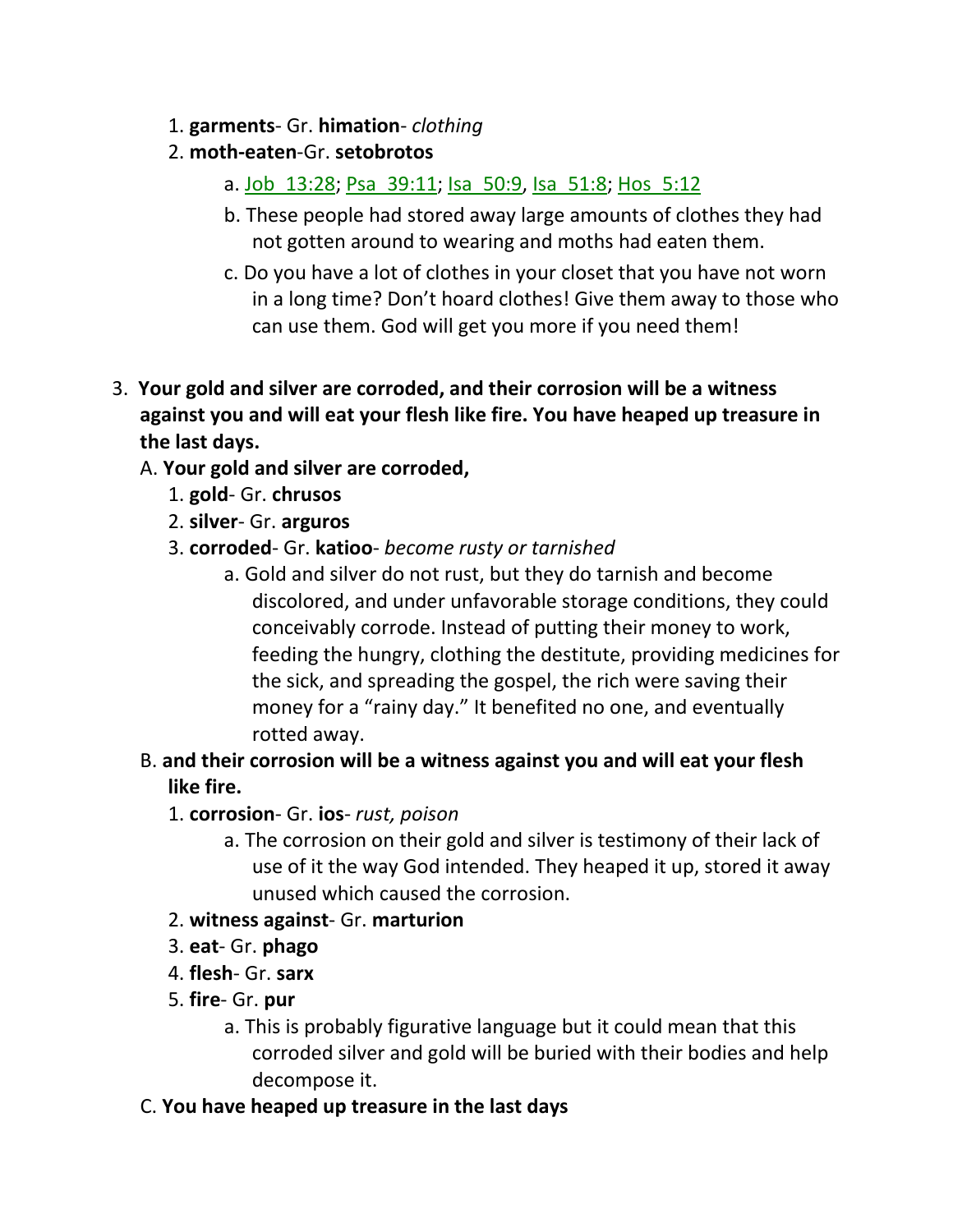- 1. **heaped treasure** Gr. **thesaurizo**
	- a. Their heap acts as a witness between them and God. Gen 31:48, Gen\_31:52
- 2. **last days** Gr. **eschatos hemera**
- 4. **Indeed the wages of the laborers who mowed your fields, which you kept back by fraud, cry out; and the cries of the reapers have reached the ears of the Lord of Sabaoth.** 
	- A. **Indeed the wages of the laborers who mowed your fields,**
		- 1. **wages** Gr. **misthos**
		- 2. **laborers** Gr. **ergates**
		- 3. **mowed** Gr. **amao** *to reap, mow down*
		- 4. **fields** Gr. **chora**
	- B. **which you kept back by fraud,**
		- 1. **kept back by fraud** Gr. **apostereo** *to deprive in a bad sense, defraud, to be unjustly withheld*

a. The Law commanded that reapers were to be paid in a timely manner. Deut. 24:15

b. It is unjust to use the labor of another without paying for it. Jer. 22:13 Don't use your friends for free labor unless they volunteer it first. Even then it is good to pay them for their work. Many consider it a blessing if they can talk other believers into doing things for them for free. It is more blessed to give than to receive!

### C. **cry out**- Gr. **krazo**

- 1. Things can communicate. Here wages cry out.
- 2. Jesus answered the fig tree. Mark 11:14 That means the tree had communicated to Him!
- 3. For this reason we are called to speak to things! Mark 11:23, Rom. 8:31
- D. **and the cries of the reapers have reached the ears of the Lord of Sabaoth**
	- 1. **cries** Gr. **boe** *a cry for help!*
		- a. Whoever calls upon the name of the Lord shall be saved [delivered]. Rom. 10:13
	- 2. **reapers** Gr. **therido**
	- 3. **reached** Gr. **eiserchomai**
	- 4. **ears** Gr. **ous**
		- a. We were made in God's image and likeness. We have ears because God does! He has perfect hearing!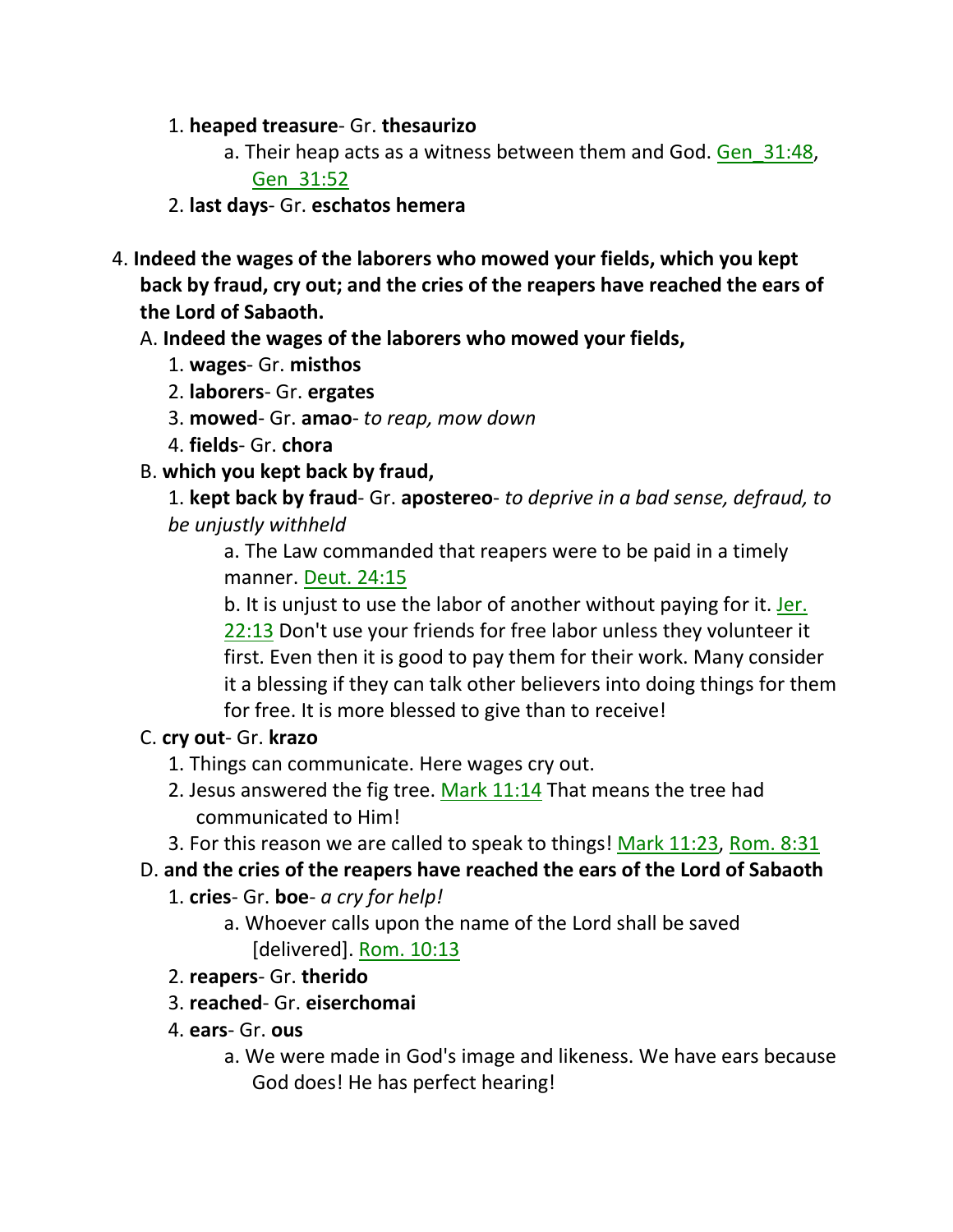- 5. **Lord of Sabaoth** Gr. **kurios sabaoth** *Lord of Armies*
	- a. The Lord is a warrior! God does not forbid righteous war.
	- b. Jesus will come back and wage war righteously. Rev. 19:11 Jesus would never do what he forbids us to do.
- 5. **You have lived on the earth in pleasure and luxury; you have fattened your hearts as in a day of slaughter.** 
	- A. **You have lived on the earth in pleasure and luxury,**
		- 1. **lived in pleasure** Gr. **truphao-** *to live delicately, live luxuriously, be given to soft and luxurious life*
		- 2. **earth** Gr. **ge**
		- 3. **luxury** Gr. **spatalao** *to live luxuriously, lead a voluptuous life, (give one's self to pleasure)*
			- a. It is not wrong to have and enjoy nice things. God created all things for us to richly enjoy. Rom. 8:32 It is wrong to get those nice things by fraud or by unjust means and to heap them for yourself.

### B. **you have fattened your hearts as in a day of slaughter.**

- 1. **fattened** Gr. **trepho** *to nourish, nurture*
- 2. **hearts** Gr. **kardia**
- 3. **day** Gr. **hemera**
- 4. **slaughter** Gr. **sphage** *butchery*

#### 6. **You have condemned, you have murdered the just; he does not resist you.**

#### A. **You have condemned,**

- 1. **condemned** Gr. **katadikazo**
	- a. This is by a human court. In Christ there is no condemnation. Rom. 8:1

### B. **you have murdered the just**,

### 1. **murdered**- Gr. **phoneuo**

- a. Execution by false charges.
- b. Ahab did this to Naboth. 1 Kings 21:13 He did it to get his vineyard for himself.
- 2. **just** Gr. **dikaios** *one who is as he ought to be*
	- a. This is by faith in Christ and not by merit.

### C. **he does not resist you**

- 1. **resist** Gr. **antitassomai** *anti-submission*
	- a. We are to resist Satan but not those persecuting us. We need to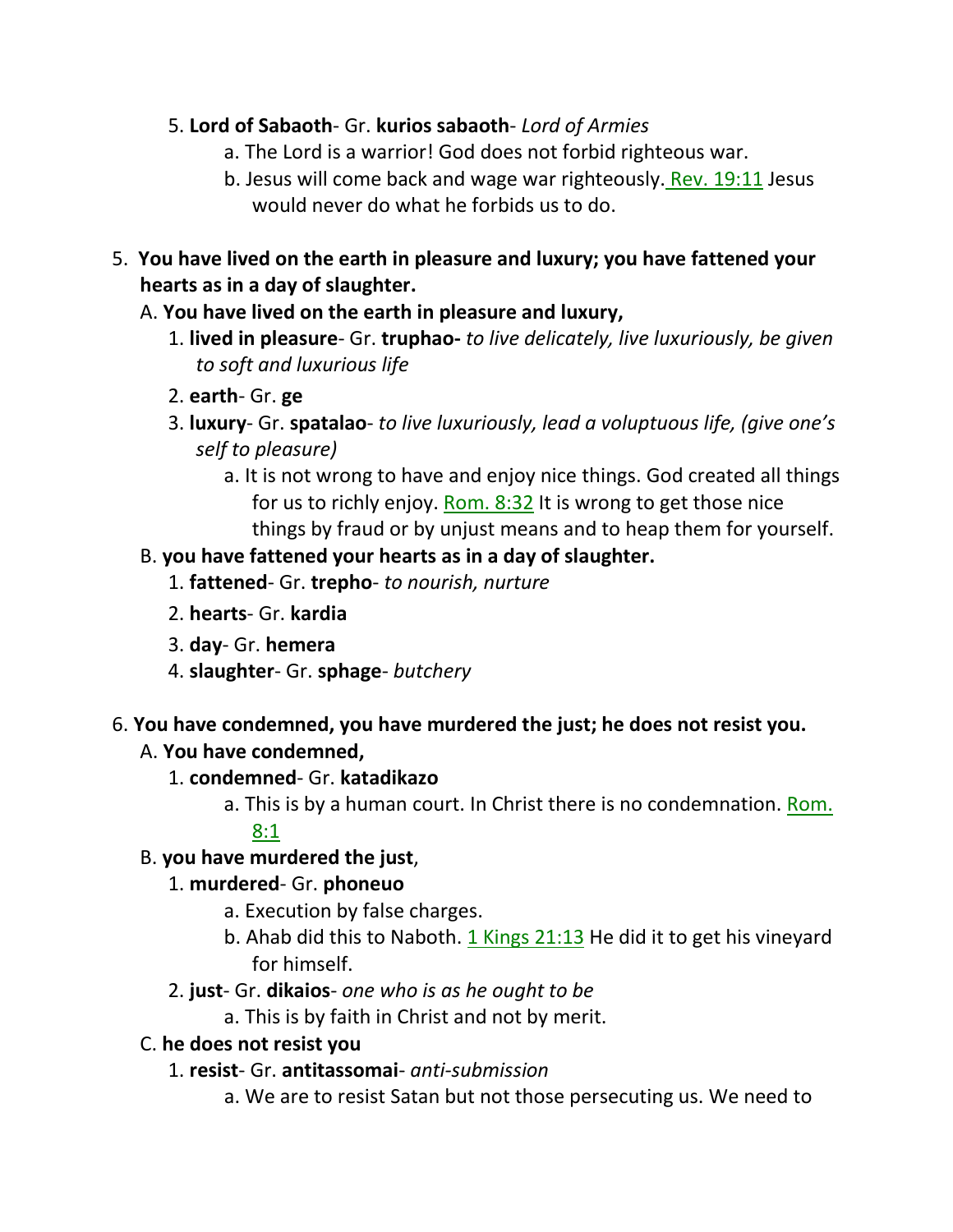trust God for His deliverance.

- 7. **Therefore be patient, brethren, until the coming of the Lord. See** *how* **the farmer waits for the precious fruit of the earth, waiting patiently for it until it receives the early and latter rain.** 
	- A. **Therefore be patient,**
		- 1. **patient** Gr. **makrothumeo**
			- a. The good ground produces with patience. Luke 8:15
	- B. **brethren,**
	- C. **until the coming of the Lord**
		- 1. **coming** Gr. **parousia** *the coming, arrival, advent*
	- D. **See how the farmer waits for the precious fruit of the earth,**
		- 1. **farmer** Gr. **georgos** *worker of the earth*
		- 2. **waits** Gr. **ekdechomai** *to receive out of*
			- a. He waits to receive back out of the earth the fruit from what he sowed into it.
			- b. This is true of our sowing of our finances or any other seed spiritually. We need to expect fruit back out from the field in which we sowed it. However, it is not always instantaneous. Here in this verse we see that the early and latter rain is needed to cause the seed to grow to maturity.

# 3. **precious**- Gr. **timios**- *valuable, costly*

- a. There are a number of things that are said to be precious in the NT: the blood of Jesus [1Pet. 1:19], our faith [1 Pet. 1:7], the fruit of the earth [James 5:7], and Jesus Himself [1 Pet. 2:4], and promises [2 Pet. 1:4]. The fruit from our sowing is precious but that fruit is based upon the shed blood of Jesus himself and our faith in it. When we give we need to put faith in the fact that we and our giving is sanctified and blessed because of the shed blood of Jesus Himself. It is also based upon the precious promises of God that promise our being blessed by his grace through faith.
- 4. **fruit** Gr. **karpos**
- E. **waiting patiently for it until it receives the early and latter rain**
	- 1. **waiting patiently** Gr. **makrothumeo**
		- a. We will reap in due season if we faint not! Gal. 6:9
	- 2. **receives** Gr. **lambano**
	- 3. **early-** Gr. **proimos** *of the early rain which fell from October on*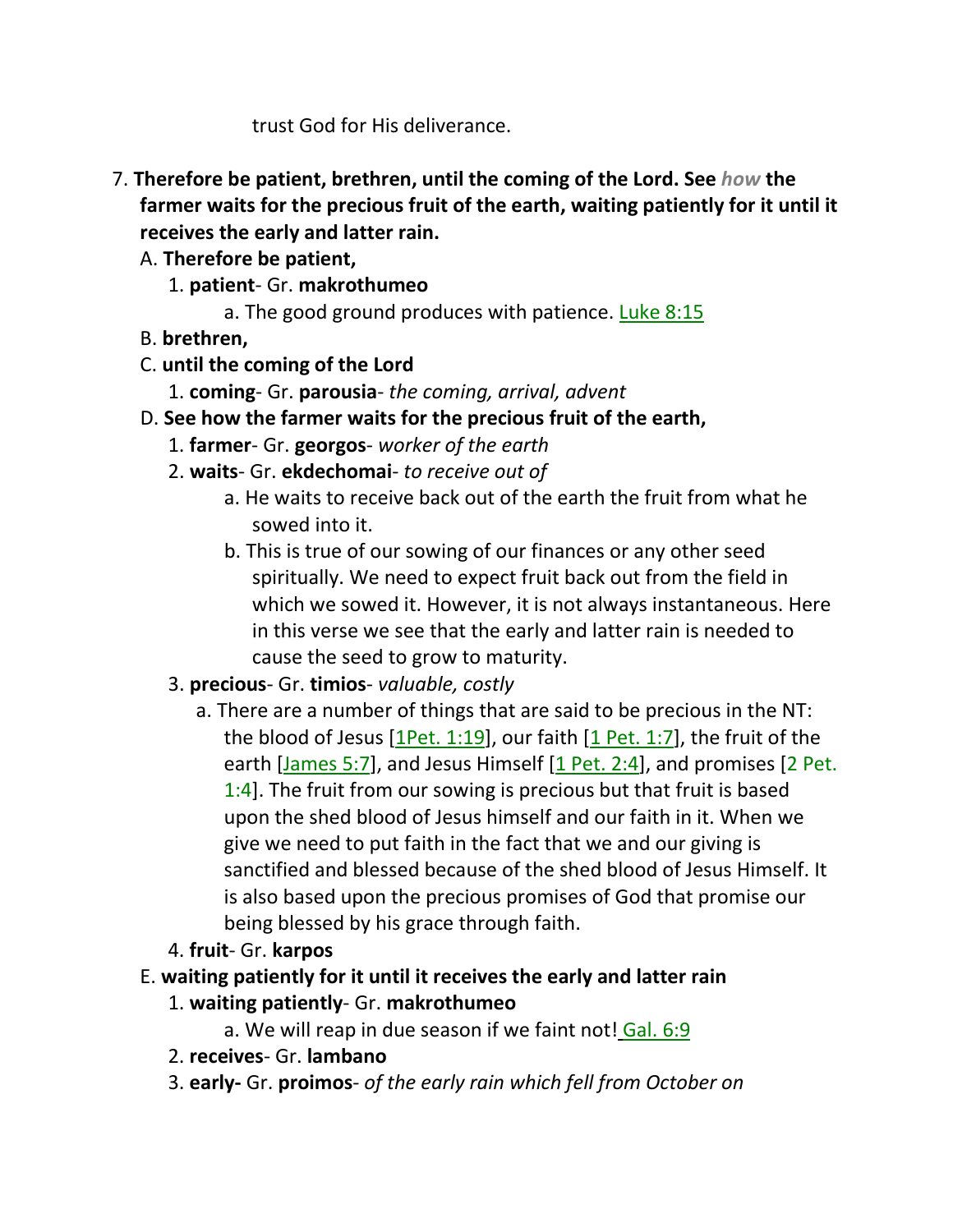- 4. **latter** Gr. **opsimos** *the latter or vernal rain, which falls chiefly in the months of March and April just before the harvest*
- 5. **rain** Gr. **huetos**
	- a. It takes the rain of God on our seed to cause it to grow. This does not happen instantaneously. Once the latter rain falls our fruit is ready for harvest. Reaping angels will bring us our harvests from the seed we have sown.
	- b. When I sow seed I say, "Lord I am sowing seed in this [name the field]. Lord I ask you to send your rain upon it and raise it up and multiply it. Please send harvesting angels to bring back to me the harvest from what I have sowed. Thank you Lord for doing this right now in Jesus name!"
	- c. Right after Jesus left the early rain of the Spirit fell at Pentecost. I believe right before the return of the Lord the latter rain will fall and bring in the harvest of many souls. Are you ready for that rain? Are you ready to harvest? Let's get ready!
- 8. **You also be patient. Establish your hearts, for the coming of the Lord is at hand.**
	- A. **You also be patient**
		- 1. **patient** Gr. **makrothumeo**
	- B. **Establish your hearts,**
		- 1. **Establish** Gr. **sterizo** *to stabilize, place firmly, set fast, fix, to strengthen, to render constant, confirm, one's mind*
			- a. These are shaky times we live in. We need to set our heart firmly upon the rock on the Word of God being rooted in His love.
		- 2. **hearts** Gr. **kardia**
	- C. **for the coming of the Lord**
		- 1. **for** Gr. **hoti** *because*
		- 2**. coming** Gr. **parousia** *the coming, arrival, advent*
			- a. In the last days mockers shall arise saying, "Where is the promise of His coming, for all things remain the same as from the beginning". 2 Pet. 3:3-4
			- b. Many movies and magazine covers are made mocking or making the coming of the Lord into mere fictional fantasy.
		- 3. **Lord** Gr. **kurios**
			- a. The Lord Jesus at His Second Advent where he will establish Israel.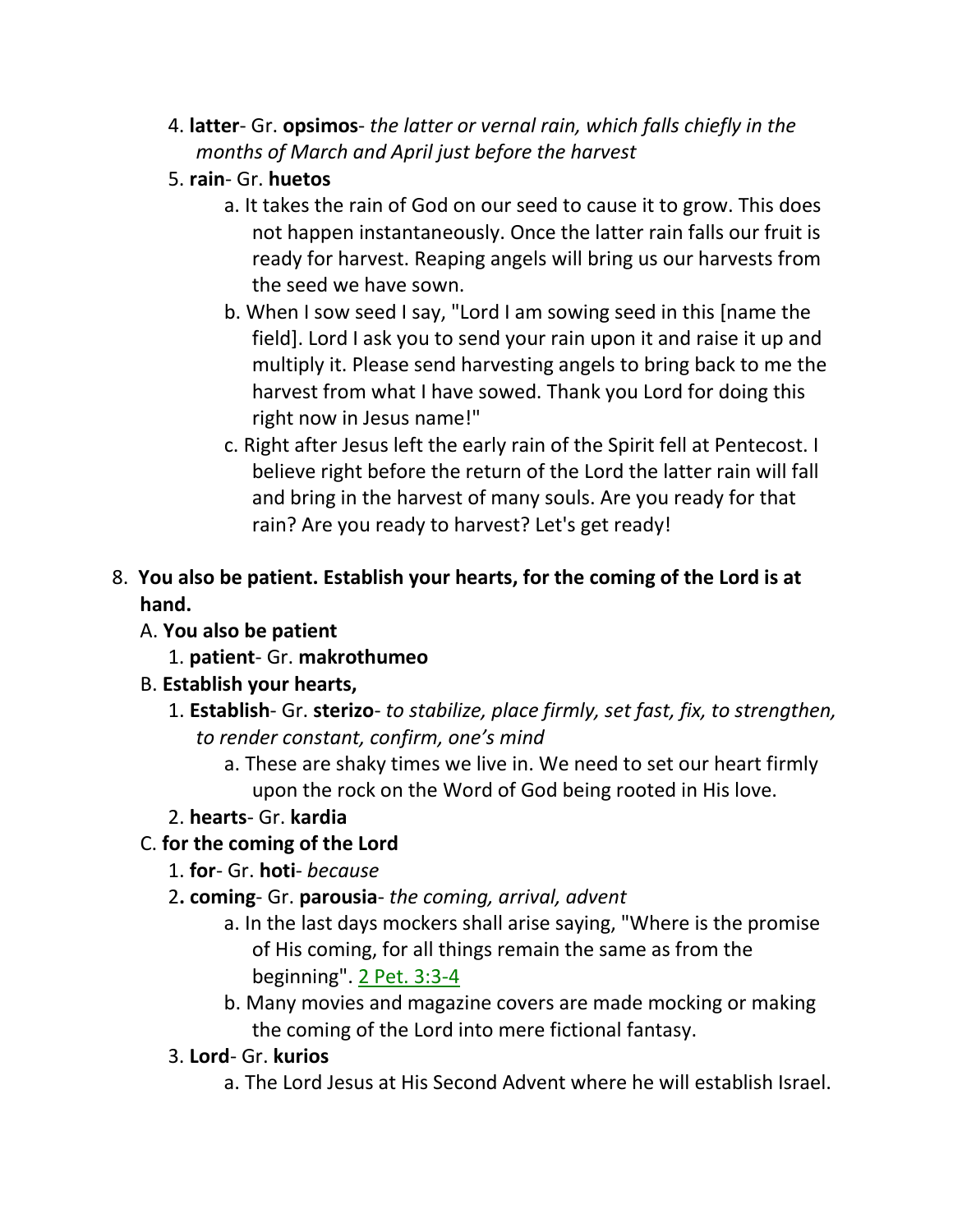- 9. **Do not grumble against one another, brethren, lest you be condemned. Behold, the Judge is standing at the door!** 
	- A. **Do not grumble against one another,**
		- 1. **grumble against** Gr. **stenazo** *a sigh, to groan, murmur*
		- a. A good way of saying this today is to not belly-ache about others.
	- B. **brethren** Gr. **adelphos** *sharing the same womb*
		- 1. Again this tender term is used when bringing correction or a strong word. We need a family first culture instead of a worker first or soldier first culture in our churches. Phil. 2:25

### C. **lest you be condemned**

- 1. **condemned** Gr. **katakrino** *to judge against*
	- a. This speaks of being condemned by others. What we sow we will reap. Gal. 6:7
	- b. This does not refer to being condemned by Jesus. Romans clearly teaches that there is no condemnation [**katakrima**] to those who are in Christ Jesus. Rom. 8:1

#### D. **Behold**- Gr. **idou**- *look!*

### E. **the Judge is standing at the door**

### 1. **Judge**- Gr. **krites**

- a. This Judge, which is Jesus, took our sins and condemnation and will render the ruling of righteousness to His people. If He does that, we should see others that way as well.
- b. This Judge will make all that belong to him through faith stand on that day. Rom. 14:4

### 2. **standing**- Gr. **histemi**

- a. Jesus is standing at the door and he will make us stand as well!
- 3. **door** Gr. **thura**

### 10. **My brethren, take the prophets, who spoke in the name of the Lord, as an example of suffering and patience.**

### A. **My brethren**,

1. His Jewish brethren. Only they would be familiar with the OT prophets.

### B. **take the prophets**

- 1. **take** Gr. **lambano** *to take or receive*
	- a. Many today are rejecting the OT and its prophets. Here we are told to take or receive the prophets of the OT! We can learn many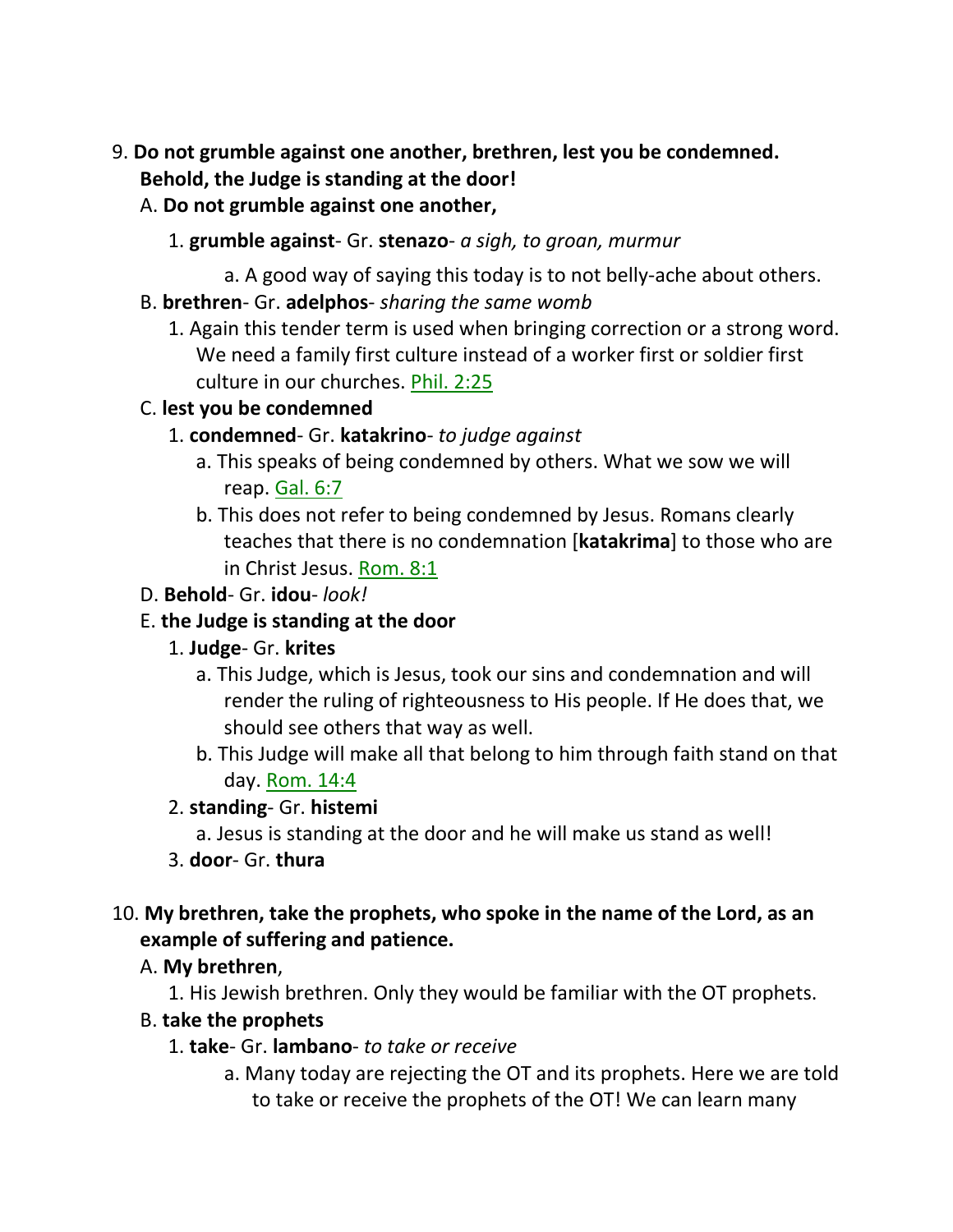valuable lessons from the OT prophets and one here is patience. If you have a "take it" or "leave it" attitude with the OT, then repent and take the OT along with the NT!

### 2. **prophets**- Gr. **prophetes**- *to tell forth*

a. OT prophets are not the same as NT prophets. Both bring revelation, but the OT prophets were used by God to guide his people. They did not have the Spirit in them. Today we are to be led by the Spirit of God within our spirit, not prophets. Rom. 8:14 NT prophets speak unto edification, exhortation, and to comfort. 1 Cor. 14:3 They confirm what God is speaking to His people through the Spirit.

# C. **who spoke in the name of the Lord**

- 1. **spoke** Gr. **laleo**
- 2. **name** Gr. **onoma**
	- a. It is no light thing to speak in the name of the Lord. We must be careful to speak His words for uplifting his purposes and glory.

# D. **as an example of suffering and patience**

- 1. **example** Gr. **hupodeigma** *to copy under*
	- a. In the ancient Greek world young students were learning their alphabet they wrote their letters on wax tablets. Often an instructor would place his hand over the young inexperienced hand to trace out the proper letter in the proper form.
	- b. Jesus did not just leave us an example for us to shakily try to emulate. No, he places the hand of His Spirit over our lives and empowers us to replicate His example and form by His empowering presence. Praise God!

# 2. **suffering**- Gr. **kakopatheia**

a. A study of all the instances where the words suffer, suffering, or sufferings where they are used in almost all cases they are related to suffering persecution. There are a couple of instances where suffering refers to denying sin in the flesh. We are not called to suffer sickness, poverty, or tragedy to serve the Lord.

# 3. **patience**- Gr. **makrothumia**

- a. This patience is used primarily towards people that are against us.
- 11. **Indeed we count them blessed who endure. You have heard of the perseverance of Job and seen the end** *intended by* **the Lord—that the Lord is**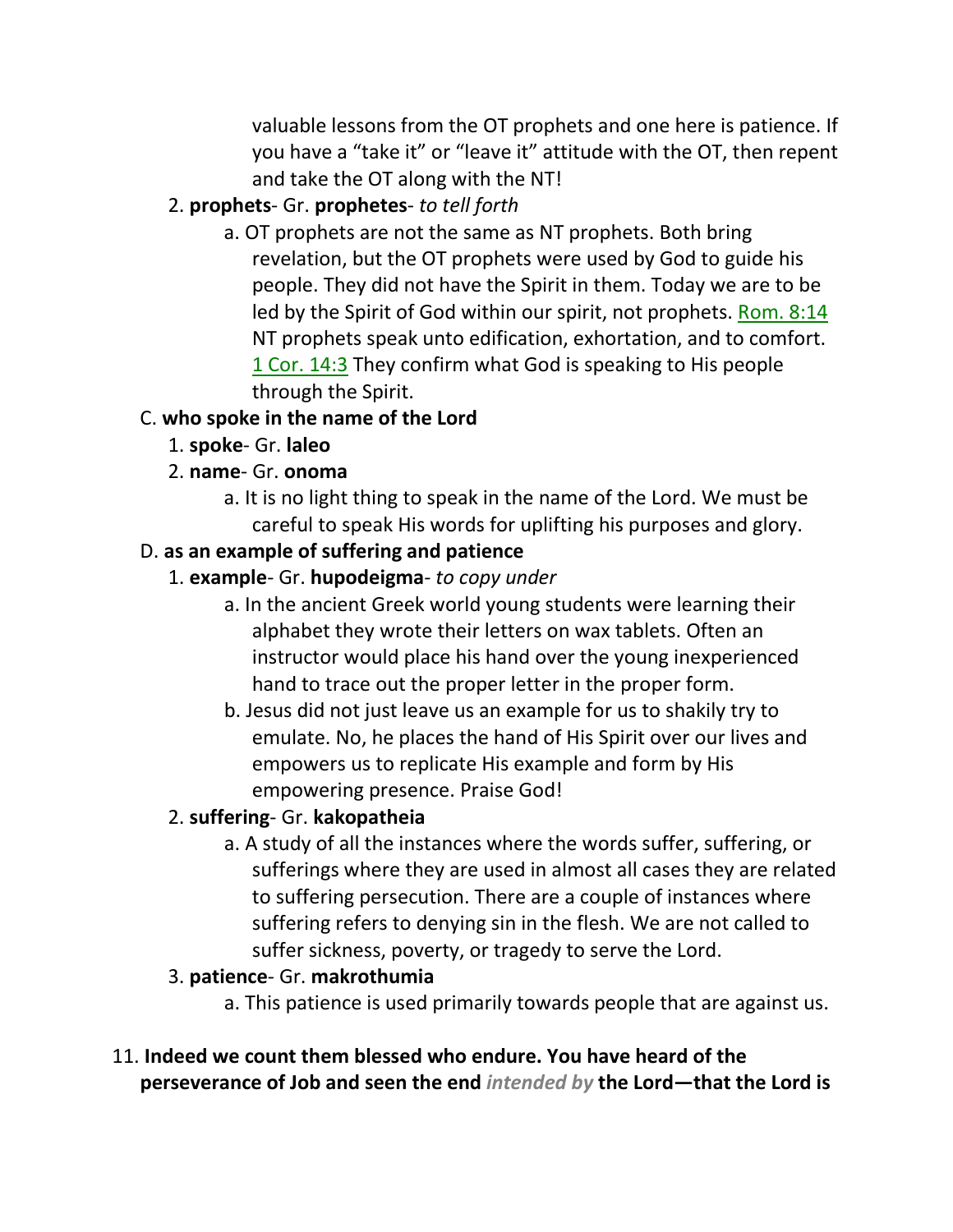#### **very compassionate and merciful.**

### A. **Indeed we count them blessed who endure**

- 1. **count blessed** Gr. **makarizo**
- 2. **endure** Gr. **hupomeno** *to remain under*
	- a. In this life if we live for God will suffer persecution from Satan, the world, and our flesh. If we endure in faith, we will experience the blessings of God. James 1:12, Matt 5:10 It will be evident to all around us that we are blessed by God. This will be a testimony to them of God's goodness.
- B. **You have heard of the perseverance of Job and seen the end intended by the Lord**
	- 1. **heard** Gr. **akouo**
	- 2. **perseverance** Gr. **hupomone**
		- a. This Greek word means to stay under the pressure of circumstances that are contrary to us as we stand or walk in God's path.
	- 3. **Job** *means persecuted*
		- a. Job's sufferings came through the persecution of the devil and not from God. Many make Job's sufferings as God's will. They use him as a shining example for their own sufferings coming from God's will. Many of the sufferings in our life come from the enemy but often they come from our own stupidity. I have heard it said that everything happens for a purpose. Usually people are referring to bad things when they say this. I agree with this saying. They usually happen because of our own ignorance and stupid decisions!
		- b. Job thought the bad things he experienced came from God. Job 2:10 No, they came from Satan. He was being persecuted by Satan.

### 4. **seen-** Gr. **eido**

- a. If you study Job you see in the end he was healed and blessed by God. You rarely hear this from those who go to Job to validate their own sufferings, sickness, and ill circumstances. God healed and blessed Job! That is what happens when you call upon and trust God in your life. He is the author of life, health, and blessing!
- b. God wants our life to witness of Him. He wants His goodness displayed in our life. Our sickness, pain, poverty, sorrow, and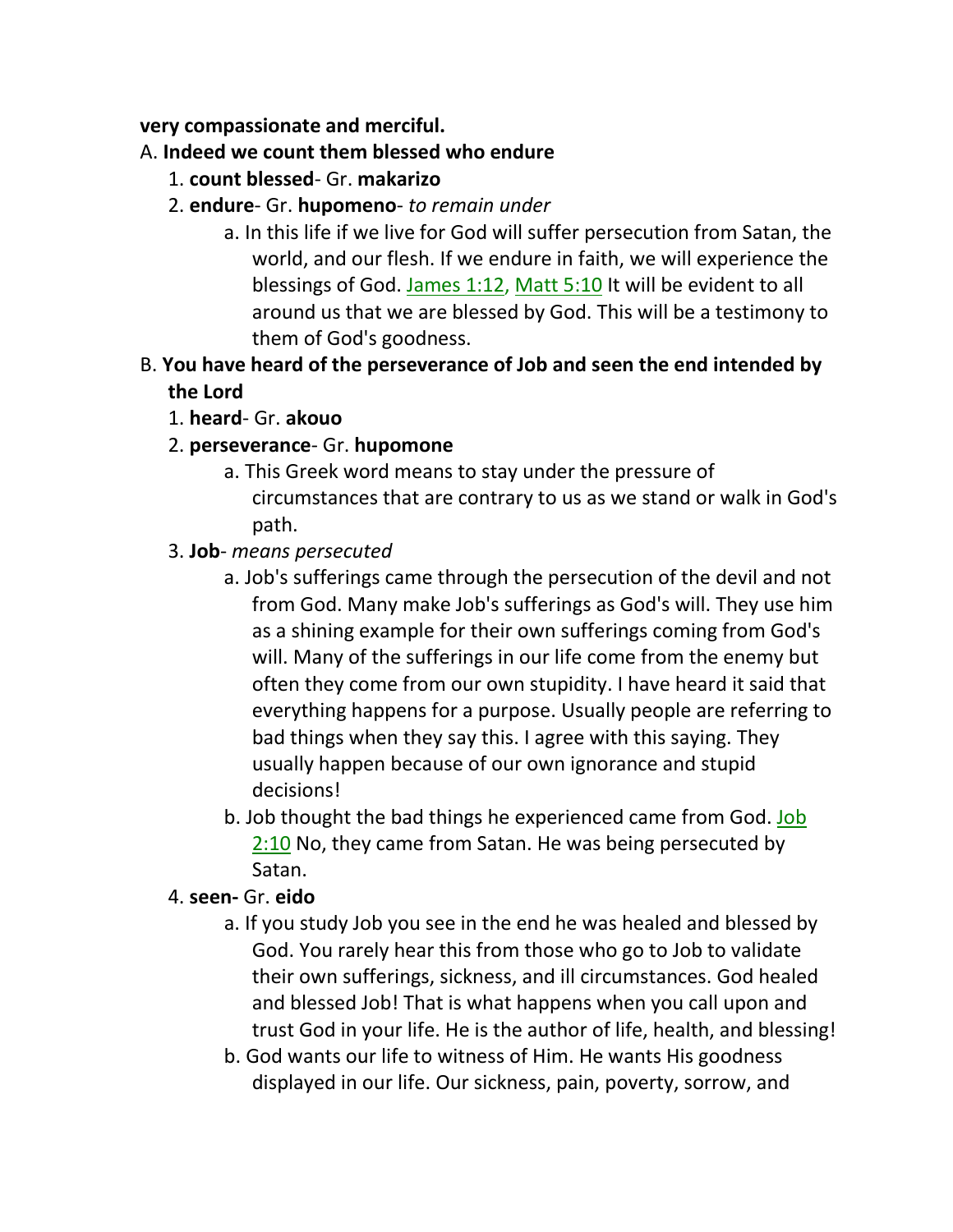tragedies do not bear witness to God, but His victory over them does! The blessing of God reversing them is what bears witness to God to the world.

- c. Many take the story of the man born blind as the testimony of God's works. John 9 They make his blindness the work of God. NOOOOOO!!!!!!! The work of God was not the blindness but the healing of his blindness! That was the work of God that brought God glory! Come on people use your head for more than a hat rack!
- 5. **end** Gr. **telos** *that by which a thing is finished, its close, issue, the end to which all things relate, the aim, purpose*
- C. **that the Lord is very compassionate and merciful**
	- 1. **very compassionate** Gr. **polusplagchnos** *much boweled, very merciful, very pitiful, great compassion*
	- 2. **merciful** Gr. **oiktirmon**
		- a. God's compassion was seen in the person of Jesus. His compassion and mercy led to healing and provision! Mark 14:14, Matt 15:32- 37

b. Scripture is very clear about God being compassionate and merciful. Exo\_34:6; Num\_14:18; 1Ch\_21:13; 2Ch\_30:9; Neh\_9:17, Neh\_9:31; Psa\_25:6-7; Psa\_51:1, Psa\_78:38, Psa\_86:5, Psa\_86:15, Psa\_103:8, Psa\_103:13, Psa\_116:5, Psa\_119:132, Psa\_136:1-26; Psa\_145:8; Isa\_55:6-7, Isa\_63:7, Isa\_63:9; Lam\_3:22; Dan\_9:9, Dan 9:18-19; Joe 2:13; Jon 4:2; Mic 7:18; Luk 1:50, Luk 6:36; Rom\_2:4; Eph\_1:6, Eph\_2:4 Thank God for His mercy endures forever!

- 12. **But above all, my brethren, do not swear, either by heaven or by earth or with any other oath. But let your "Yes" be "Yes," and** *your* **"No," "No," lest you fall into judgment.** 
	- A. **But above all,**
		- 1. **above all-** Gr. **pro pas** *in front of all*
			- a. In front of all people we need to keep our word. It is not good to over-promise and under-deliver. Under-promise and over-deliver!

#### B. **my brethren,**

1. Again the tender term is used when bringing a tough and corrective word.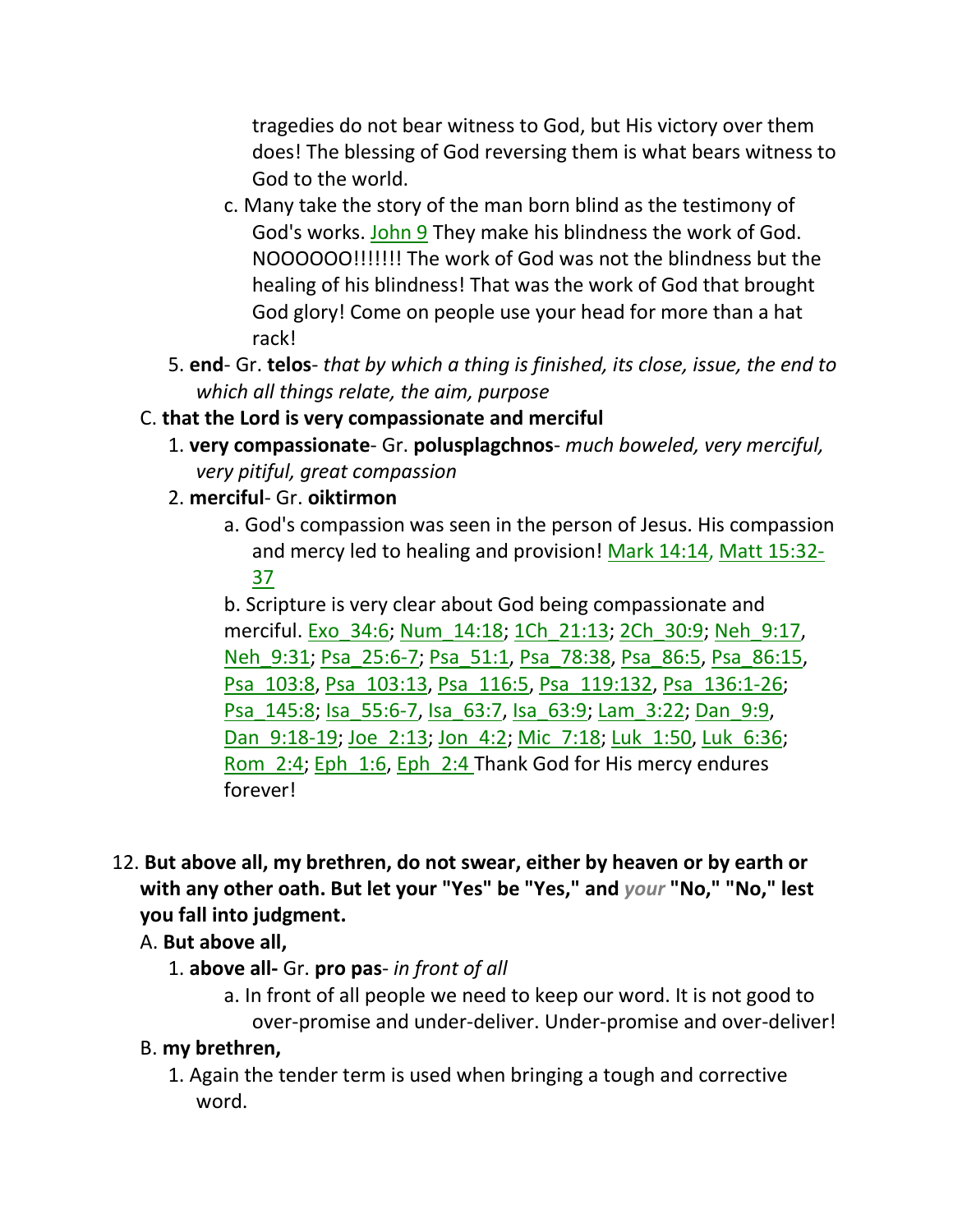#### C. **do not swear,**

- 1. **swear** Gr. **omnuo** *to promise with an oath*
	- a. Matt. 5:33-37

### D. **either by heaven or by earth or with any other oath.**

- 1. **heaven** Gr. **ouranos**
	- a. Do not say, "By God, I promise this or that.."
- 2. **earth**-Gr. **ge**
	- a. Do not say, "I promise on a stack of bibles!"
- 3. **oath** Gr. **tis** *thing*

### E. **But let your yes be yes**

- 1. **yes** Gr. **nai**
	- a. Some need to learn to say yes.
	- b. God's promises to us are a simple **yes** and amen. 2 Cor. 1:20 There is no long paragraph of fine print to read under them!

### F. **and you no be no**

- 1. **no** Gr. **me**
	- a. Some need to learn to say no.

# G. **lest you fall into judgment**

- 1. **fall-** Gr. **pipto**
- 2. **judgment** Gr. **hupokrisis** *hypocrisy*
	- a. This book does not primarily deal with our vertical relationship with God but our horizontal relationships in the world.
	- b. This does not say you will be judged by God if you fail to do what you say you will do. It says that if you swear to something and then end up not doing it you will **fall into hypocrisy** before people! If you tell people you will do something and do not do it then you are a hypocrite!
	- c. When we fall into hypocrisy in the eyes of others then our testimony for Christ is tarnished. Be careful what you promise people. It is important that you fulfill your word.

# 13. **Is anyone among you suffering? Let him pray. Is anyone cheerful? Let him sing psalms.**

### A. **Is anyone among you suffering**

- 1. **suffering** Gr. **kakopatheo** *to feel badly*
- B. **Let him pray**
	- 1. **pray** Gr. **proseuchomai**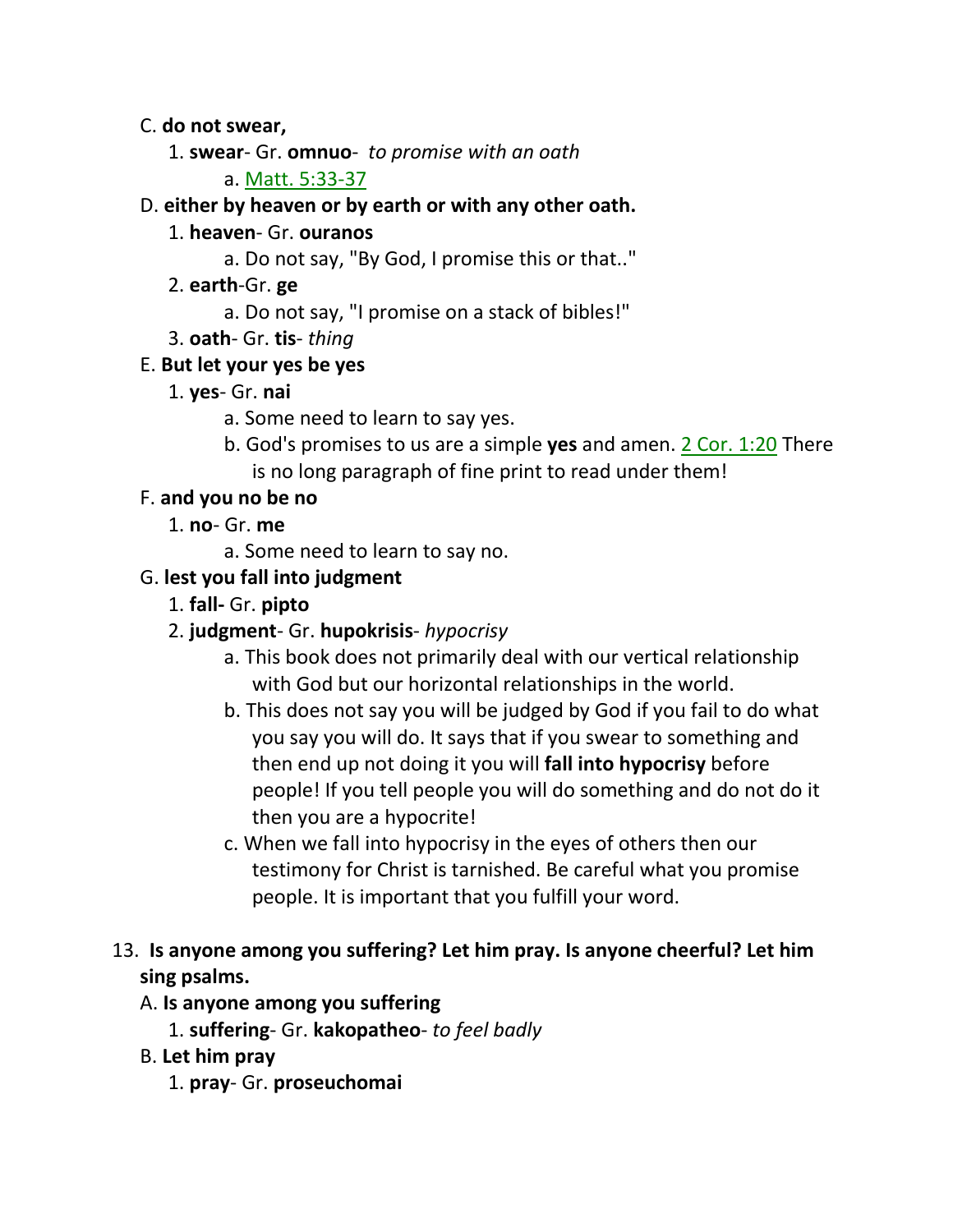- a. This is communion with God.
- b. Most addictions come from people's attempt to medicate inner suffering or emptiness. Instead of turning to a natural substance for relief, we need to turn to God in prayer and communion.
- c. Oh what needless burdens we bear when we fail to take them to the Lord in prayer!
- d. If we turn our cares into prayers and we will find peace. Phil. 4:6-7
- e. God has been a rock of refuge to those who called upon Him in times of suffering. 2Ch\_33:12-13; Job\_33:26; Psa\_18:6, Psa\_50:15, Psa\_91:15, Psa\_116:3-5, Psa\_118:5; Psa\_142:1-3; Lam\_3:55-56; Hos\_6:1; Jon\_2:2, Jon\_2:7; Luk\_22:44, Luk\_23:42; Act\_16:24-25; 2Co\_12:7-10;

### C. **Is anyone cheerful**

- 1. **cheerful** Gr. **euthumeo** *to feel good*
	- a. Whether we feel good or we feel bad we need to direct our focus and affections towards God.

### D. **Let him sing psalms**

- 1. **sing psalms** Gr. **psallo** *to cause to vibrate by touching, to twang, to touch or strike the chord, to twang the strings of a musical instrument so that they gently vibrate, to play on a stringed instrument, to play, the harp, etc.*
	- a. Some Christians and even a major denomination forbids the playing of musical instruments in church because they say there is no mention of them in the NT. This is false. They are here as seen in this Greek word. This Greek word is used four times in the NT!

# 14. **Is anyone among you sick? Let him call for the elders of the church, and let them pray over him, anointing him with oil in the name of the Lord.**

### A. **Is anyone among you sick?**

- 1. **sick** Gr. **astheneo** *weak in body*
	- a. The question means that there may not be any sick. Today, in our modern church, it would be difficult to have a group of people that there are no sick people among them. It was rarer to be sick or stay sick in the early church! I pray and long for the day when I ask is there any sick in the church and the whole church just stares back at me, looks around, and then shake their heads no.
- B. **Let him call for the elders of the church,**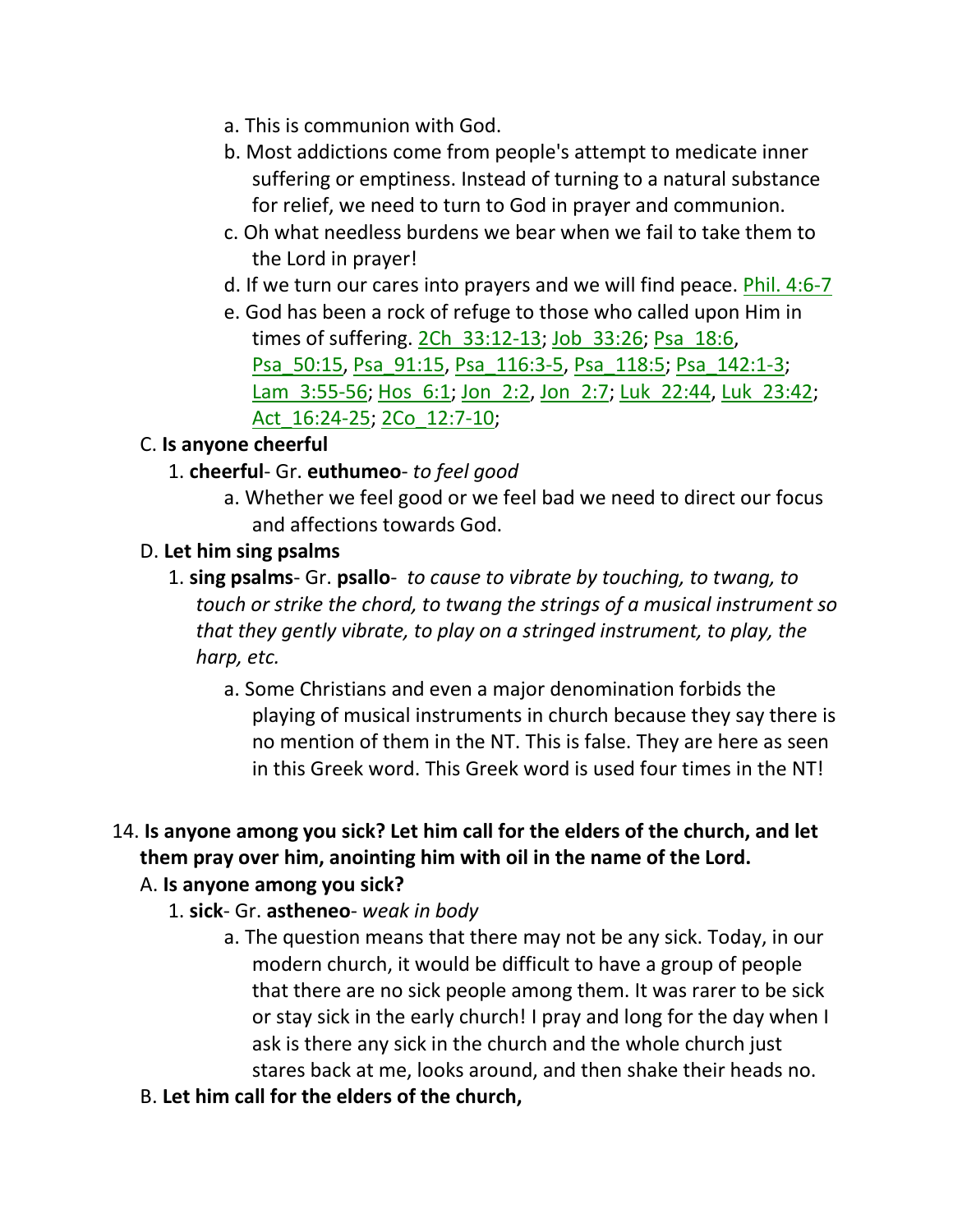### 1. **call**- Gr. **proskaleomai**- *call to yourself*

a. This is the responsibility of the one who is sick. It is not the job of the church to call those who want to be anointed with oil. It is the person who is sick.

### 2. **elders**- Gr. **presbuteros**- *mature ones*

- a. These are mature ones in faith and in the Word of God. This does not mean they need to be a bishop- overseer in the church. This refers to those who are mature in the church.
- b. Don't make this harder than what it is. If you are sick then grab a few mature believers in the church that believe the Word of God and in healing. Bring a small vial of oil with you to church and have them pray over you and anoint you. It is that simple folks!
- 3. **church** Gr. **ekklesia** *the called out ones*

# C. **and let them pray over him,**

# 1. **pray over**- Gr. **proseuchomai epi**- *to pray upon or over*

- a. There are different types of prayer. One of them is commanding prayer, where you speak out of your authority and connection to the will of God in your heart.
- b. We do not need to persuade or get God to heal people. We are to minister healing through commanding prayer.

# D. **anointing him with oil in the name of the Lord**

- 1. **anointing** Gr. **aleipho** *to rub oil upon*
- 2. **oil** Gr. **elaion**
	- a. This is a symbol of the Holy Spirit.
	- b. Priests and Kings were anointed in the OT. In the NT we are priests and kings. Why anoint with oil? This is a reminder and outward display to a believer that he or she is a priest and king. We are righteous and have authority over Satan and his works!
	- c. It was a common practice of the disciples in Jesus ministry to anoint people with oil and minister healing to them. Mar  $6:13$

### 3. **name**- Gr. **onoma**

- a. A name in biblical times spoke of their character, merits, standing, and their worth.
- b. When we pray we pray not in our own name but in the name of Jesus. We pray on the basis of His character, merits, standing, and worth.
- c. If we pray, "if it be you will" that you heal someone then we are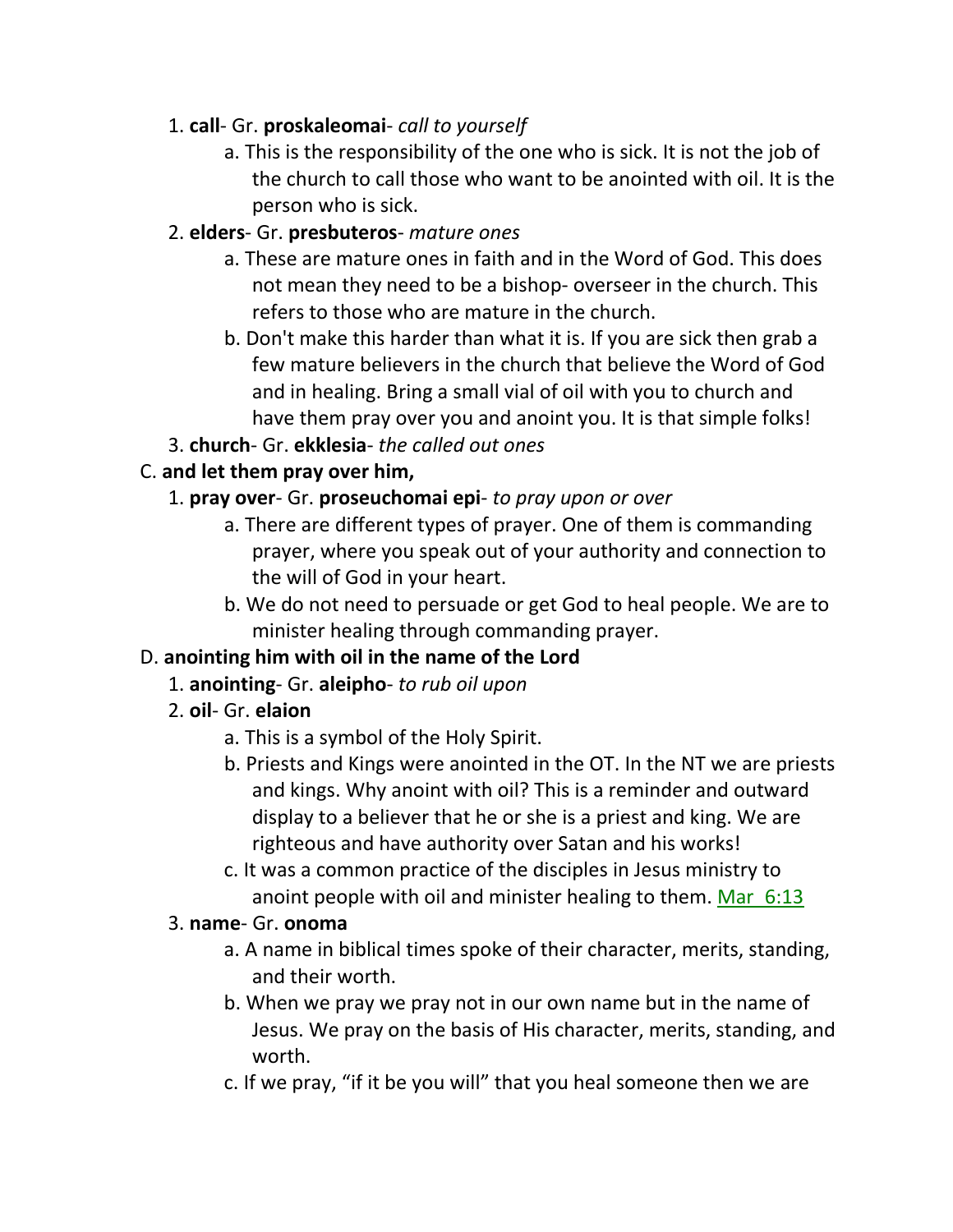not praying in the name of Jesus even if we tag the name of Jesus on it. This is because this is not in line with His character. While on earth he healed all and said it was His will to heal.

- d. When we pray in the name of Jesus we pray based upon His merits and standing with God, not our own.
- 15. **And the prayer of faith will save the sick, and the Lord will raise him up. And if he has committed sins, he will be forgiven.** 
	- A. **And the prayer of faith will save the sick,**
		- 1. **prayer** Gr. **euche** *declaration based upon a promise [vow], to speak forth a vow [promise].*

a. This word is used two other times in the NT. Both are connected to giving a vow. Act\_18:18, Act\_21:23 Here we see that we should pray over the sick because God has vowed [declared with a promise] to bless and heal His people. Heb. 6:14, 2 Pet. 2:24

b. We are not to ask God to heal people. He has done that already.  $1/2$ Pet. 2:24 We are to make a declaration of faith based upon the promises of God.

#### 2. **faith**- Gr. **pistis**- *assurance, persuasion*

a. A prayer that tags on "if it be thy will" on the end is not a prayer of faith- assurance, persuasion

3. **save**- Gr. **sozo-** *to save, rescue; to preserve safe and unharmed, to cure, heal, restore to health*

a. Salvation is a package deal that includes deliverance from eternal punishment but also health, provision, and protection.

4. **sick**- Gr. **kamno**- *to labor under disease, be sick, to tire with exertion, labor to weariness; to be wearied, tired out, exhausted, be discouraged*

a. This word brings out that the person who is sick is also worn out, tired, and overwhelmed. That is why they are to call for the elders that can join their faith with them and provide strength that is lacking. If you are strong then you can receive healing by our own faith. If you are worn down and discouraged, then you need others to help you. God is not upset at that. We need the body of Christ! b. The armor mentioned in Eph 6:16 mentions the shield of faith. One aspect of this Roman shield was that it had a hook on each side so it could hook to other shields. We need to link our faith together so we are stronger together than we are by ourself!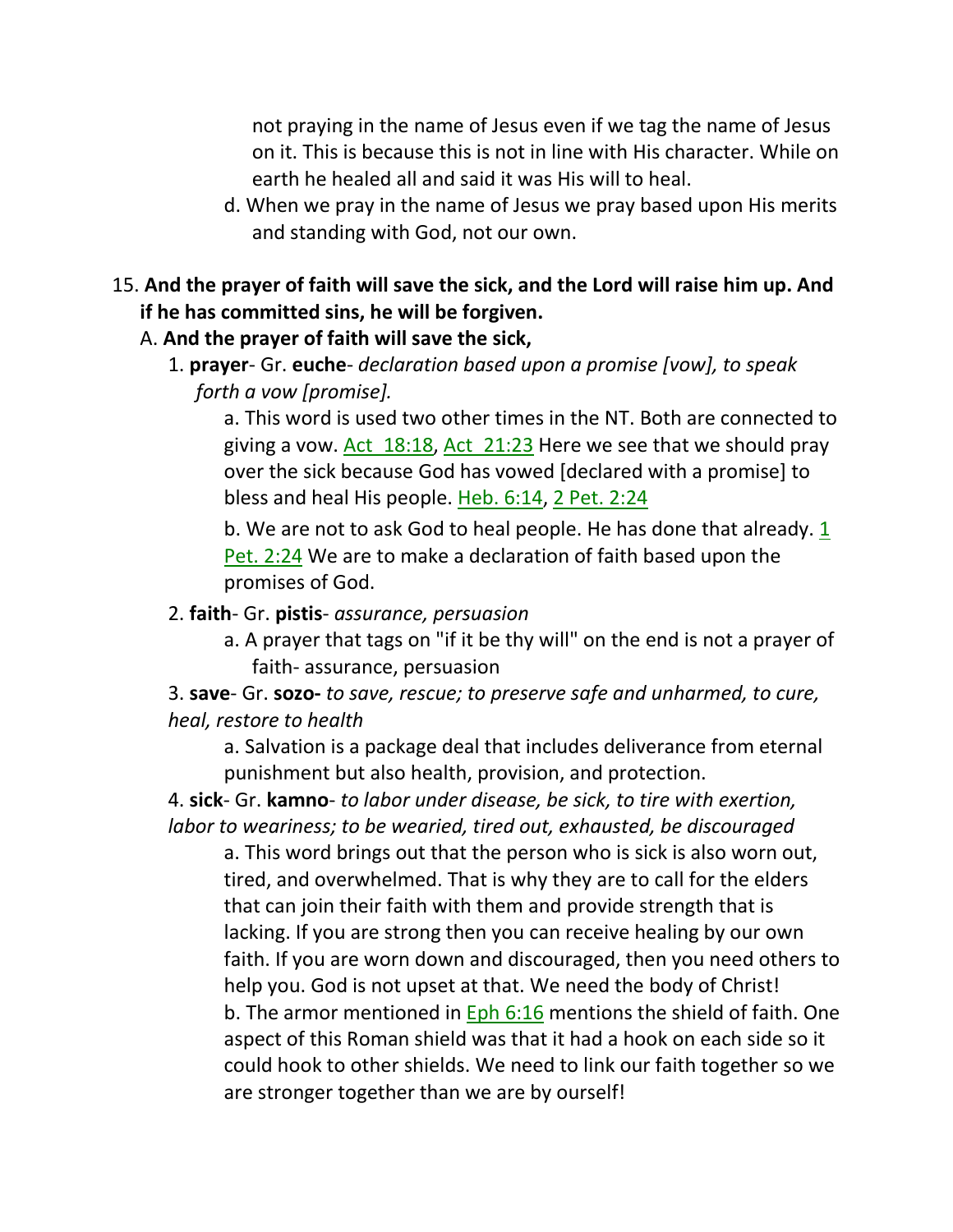#### B. **and the Lord will raise him up**

- 1. **raise up** Gr. **egeiro**
- C. **And if he has committed sins,**
	- 1. **committed** Gr. **poieo**
	- 2. **sins**-Gr. **hamartia** *to miss the mark*

### D. **he will be forgiven**

### 1. **forgive**- Gr. **aphiemi**

- a. One of the things that will wear you out the fastest is living under the heavy burden of guilt and condemnation. The word for sick used sick is one that is worn down and weak.
- b. Often on obstacle to receiving healing is the guilt and condemnation from sins committed. Once one realizes that Jesus paid in full every sin committed past, present, and future then guilt and shame leave. Faith arises and healing can flow. A heart that is self-condemned is a heart that can't receive from the Lord.
- c. Jesus dealt with the guilt of sin with the man lowered by his friends before he healed him. Matt. 9:2
- d. It is important to note that this verse is instructions for those praying for the sick. They are to pray over them, anoint them, and declare forgiveness to them! How can we tell someone they are forgiven of their sins? It is because they are forgiven of their sins by the shed blood of Jesus! Eph. 1:7, Col. 2:13
- 16. **Confess** *your* **trespasses to one another, and pray for one another, that you may be healed. The effective, fervent prayer of a righteous man avails much.**  A. **Confess your trespasses to one another,**
	- 1. **confess** Gr. **exhomologeo** to speak out confession- to say the same thing.
		- a. This Greek word **exhomologeo** means to confess specific trespasses. Literally the word means to confess out. The word **homologeo** which is used in 1 John 1:9 means to admit to generally.
		- b. Notice that this confession of trespasses is not given to God but to people you have wronged.
		- c. Also note that forgiveness is declared from God in the previous verse before confession of trespasses is exhorted to be given to others. God does not forgive you if you confess your sins to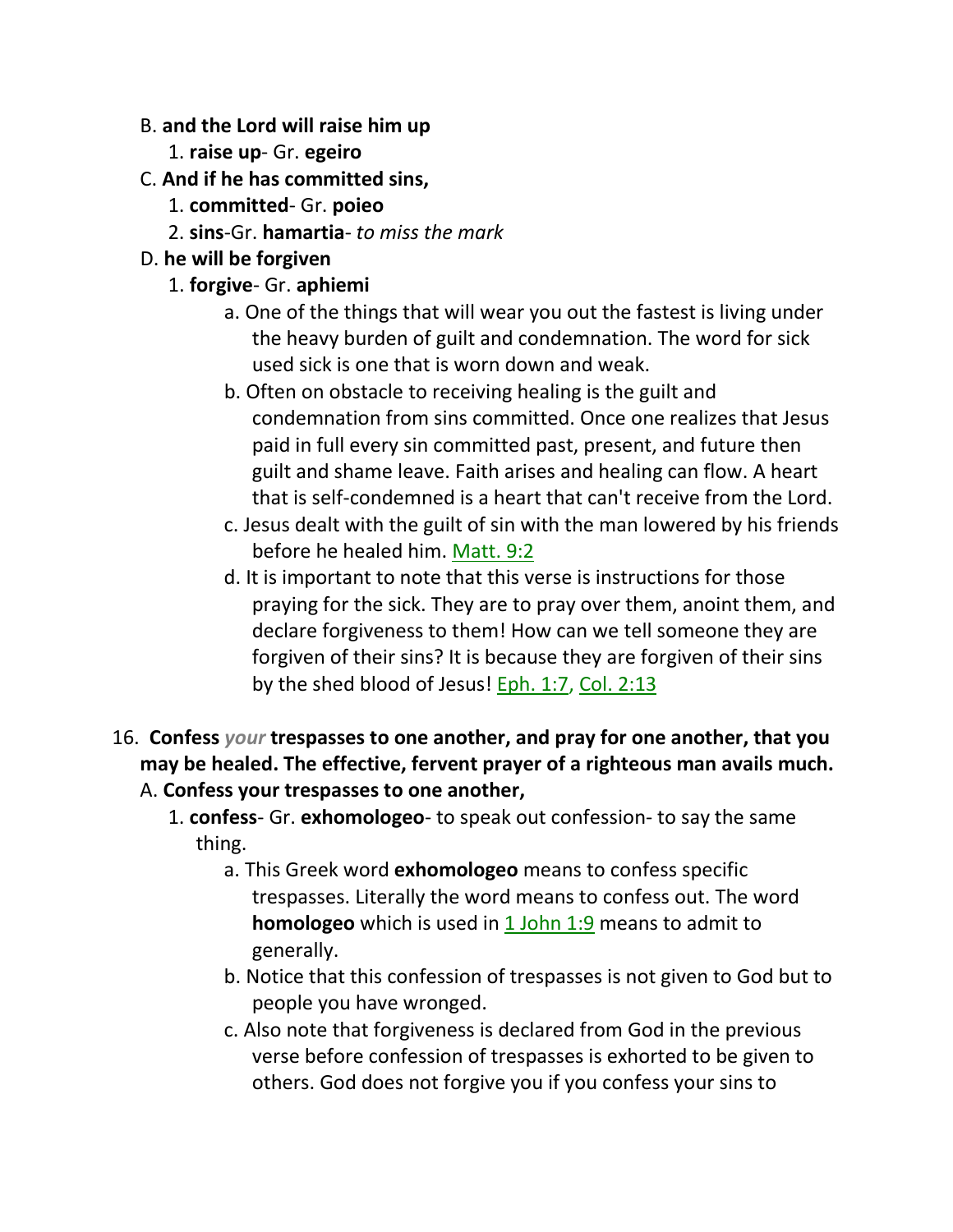people you have wronged. No, He has forgiven you through the shed blood of Jesus and give you power to confess your wrongs towards others in order to restore relationship with them. People give forgiveness based upon your repentance and words. God only grants forgiveness based upon the shedding of the blood of an innocent substitute- Jesus Christ. Heb. 9:22

2. **trespasses**- Gr. **paraptoma**- *a stepping out of the way*

# B. **and pray for one another,**

- 1. **pray** Gr. **euchomai** *to declare a promise over*
	- a. We don't need to beg God to heal people. We need to speak God's promises over them in faith!
	- b. In context we are to pray for those who have offended us, especially those who have confessed their trespass towards us. Matt. 5:44
	- c. Job forgave his friends who falsely accused him and prayed for them.

# C. **that you may be healed**

1. **healed**- Gr. **iaomai**

# D. **The effective fervent prayer of a righteous man avails much**

- 1. **effective fervent** Gr. **energeo** *to release energy*
	- a. The way the KJV words this it seems to imply that our prayers need to have strong intensity to them to be effective or powerful. Many take this to mean they need to raise their voice, strain their face and really get with it. This is not what this means. It is not the amount of strain we put in our prayers that matters but the faith we use. We can whisper quietly in faith and that prayer can be dynamic in its working!
	- b. This verse should be translated: **The prayer of a righteous man is powerful in it's working.**
	- c. It is good to pray with your heart involved in your praying. Often when we pray out of heart it will come with intensity, but it is important to note that it is not the intensity that made it powerful. The faith used in the promises of God in the prayer is what released the power!
- 2. **prayer** Gr. **deesis** *specific request or supplication*
	- a. God wants us to be specific in prayer. Often our requests are too vague.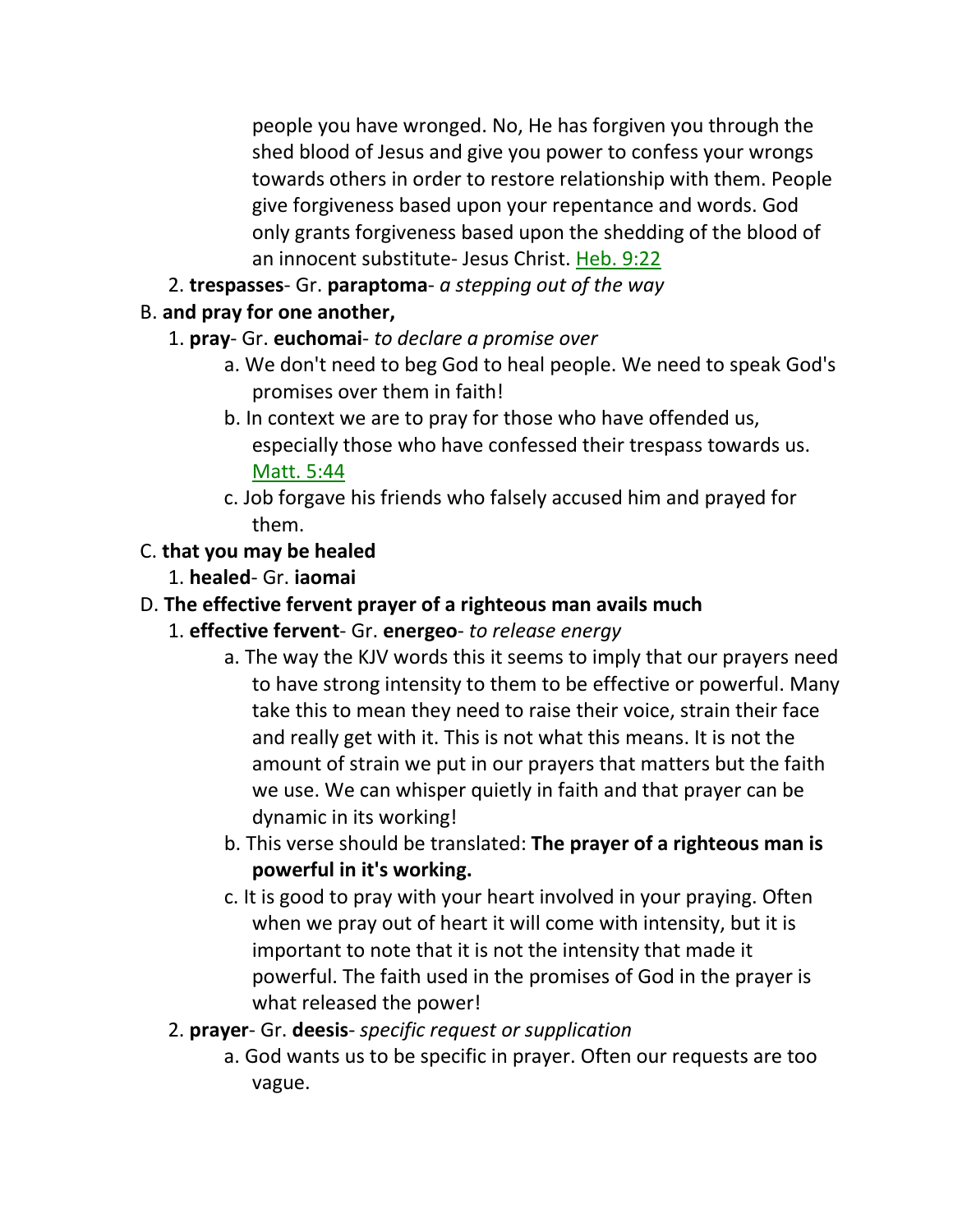- 3. **righteous man** Gr. **dikaios** *one this is as he ought to be*
	- a. It is our right standing in Christ that makes power available from the spirit realm, not our intense strain in prayer.
- 4. **avails much** Gr. **ischuo** *to be powerful*, *to be a force, avail, to be serviceable, efficiency*
	- a. God's power released in prayer will be serviceable and efficient to meeting the demands that face us in life.

# 17. **Elijah was a man with a nature like ours, and he prayed earnestly that it would not rain; and it did not rain on the land for three years and six months.**

- A. **Elijah was a man with a nature like ours,**
	- 1. **Elijah** means *"My God is Jehovah"*
	- 2. **man** Gr. **anthropos**
	- 3. **nature** Gr. **homoiopathes** *to have the same passions*
		- a. This means that he was not on another spiritual level than us or those around him.
		- b. Elijah was often moody and did not want to be around people. He kept trying to shake Elisha, but Elisha hung in with the moody prophet until the end.
		- c. He got into fear and ran from his ministry. He prayed to die. He gave up on his ministry. In the end, God told Elijah to anoint two kings and then his replacement last. He did not anoint the kings but went instead immediately and anointed his replacement. He gave up on his ministry! Although this man had many faults in the natural, he was a believer and righteous by his faith. God heard his prayer! God will hear yours if you ask in faith. His answer to your prayer has nothing to do with your merit or performance. It comes by faith in His promise in the name of Jesus!
- B. **and he prayed earnestly that it would not rain,**
	- 1. **prayed earnestly** Gr. **proseuchomai proseuche** *to pray a prayer*
		- a. Again the word earnestly used here in the KJV translation implies that we must add great intensity to our prayer for it to be effective or powerful. No, in the Greek the words prayed earnestly should be translated to pray a prayer.
		- b. Often it is our religious notions, practices, and sacred cows that keep the power of God from flowing. If you think by your intensity that you can get God's to release His power for you then you are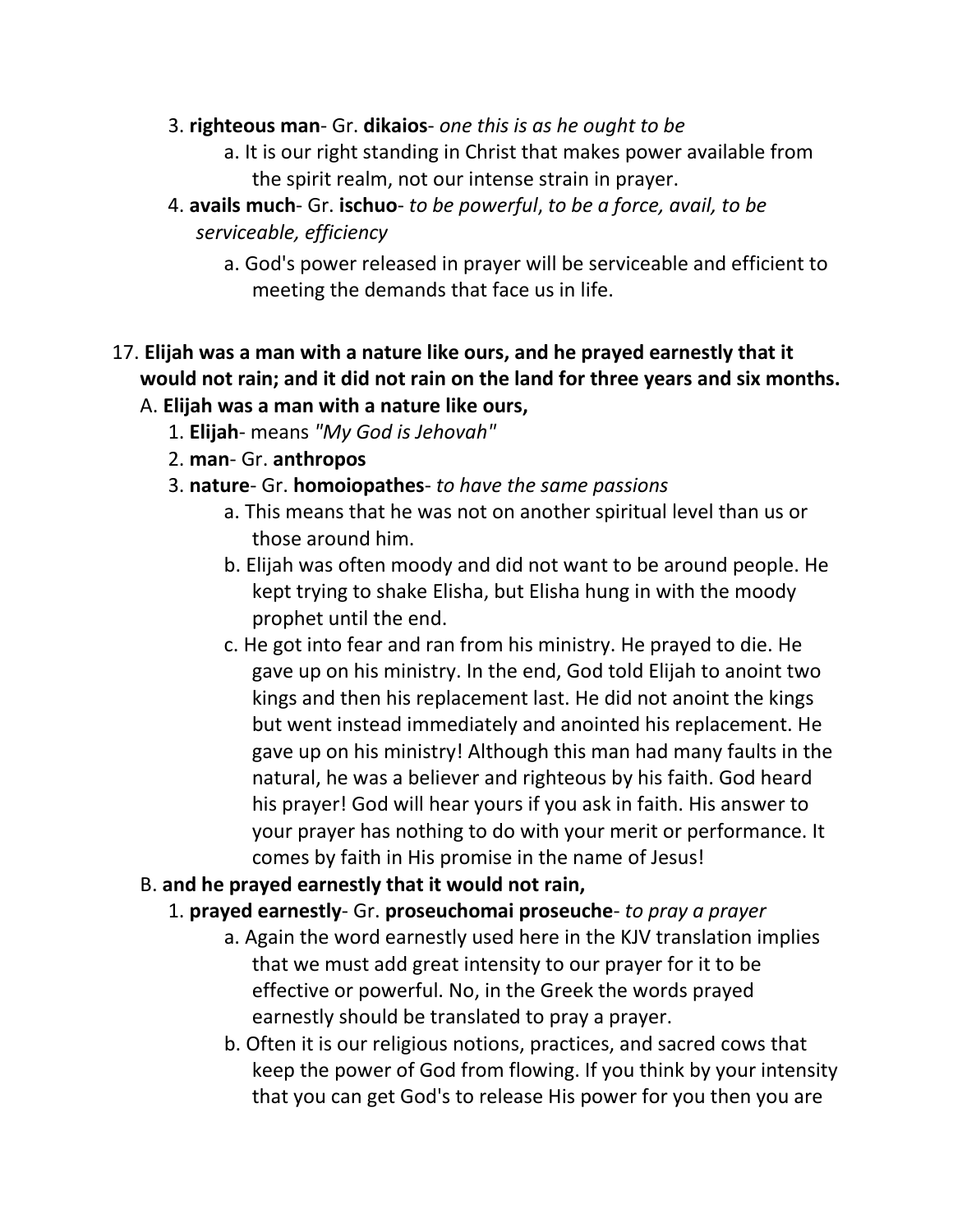actually hindering his powerful grace from flowing!

- 2. **rain** Gr. **brecho** *to moisten with a shower*
- C. **and it did not rain on the land for three years and six months.**
	- 1. **rain** Gr. **brecho**
	- 2. **land-** Gr. **ge**
	- 3. **three years** Gr. **tres eniautos**
	- 4. **six months-** Gr. **hex men**
		- a. It is interesting to note that rain fell after three and half years. Jesus' ministry was three and half years. After he died and rose again the rain of Pentecost fell on the church!
		- b. In Jesus ministry the water of refreshing was in Jesus and He dispensed it wherever He went. After he died and rose again he poured out this as rain upon all that believe so they can give out the water wherever they go!
- 18. **And he prayed again, and the heaven gave rain, and the earth produced its fruit.** 
	- A. **And he prayed again,**
		- 1. **prayed again** Gr. **proseuchomai palin**
	- B. **and the heaven gave rain,**
		- 1. **heaven** Gr. **ouranos**
		- 2. **rain** Gr. **huetos**
	- C. **and the earth produced its fruit**
		- 1. **earth** Gr. **ge**
		- 2. **produced** Gr. **blastano** *to sprout*
		- 3. **fruit**-Gr. **karpos**
			- a. It is from the rain of the Spirit that we bear fruit!
			- b. After Jesus rose again and sent His Spirit only then could the ground of each believer's heart bear fruit.

# 19. **Brethren, if anyone among you wanders from the truth, and someone turns him back,**

# A. **Brethren,**

- 1. James uses the word "brethren" 12 times in this letter, once for each tribe.
- 2. This is a term of endearment and is used before a strong exhortation or correction is given.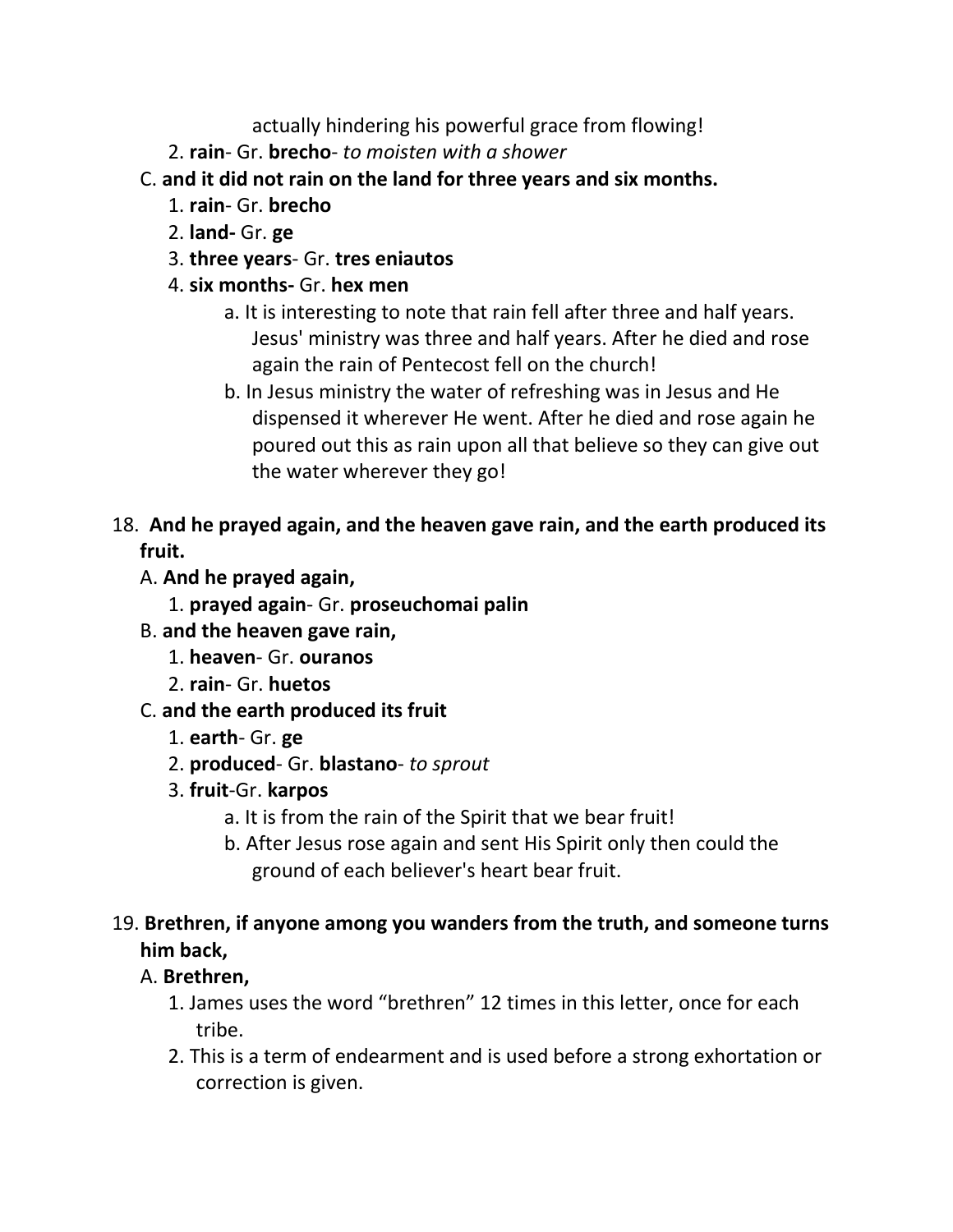3. People will usually only respond to correction based upon an established relationship.

#### B. **if anyone among you wanders from the truth,**

- 1. **wanders** Gr. **planao** *we get our word planet from this word*
- 2. **truth** Gr. **aletheia**
	- a. From the truth of grace in Christ Jesus.

#### C. **and someone turns him back**

1. **turns back**-Gr. **epistrepho**- *to turn again, return*

### 20. **let him know that he who turns a sinner from the error of his way will save a soul from death and cover a multitude of sins.**

- A. **know** Gr. **ginosko** *to know progressively through experience*
	- 1. The renewing of our mind and the application of grace in our life is a progressive process.

### B. **sinner**- Gr. **hamartolos**

1. As we seen before the book of James is a letter primarily dealing with practical Christian living and does not deal primarily with our vertical position with God. Earlier in the book James calls these believers sinners, adulterers, and adulteresses. This is in practice not in identity or position. In position we are righteous and blameless in Christ.

# C. **error**- Gr. **plane-** *to wander from truth*

### D. **way**- Gr. **hodos**

- 1. It is sad but many are walking in their own way instead of the way the Lord has for them which is walked out by faith.
- 2. We need to teach the grace of God to those around us. We need to teach them about the finished work of Christ and how to walk in faith in it. This is the way of the Lord. It is called the Way! Acts 9:2 Jesus said He was the Way! John 14:6 This will lead people out of the error of their own way and help them walk in the way of the Lord.
- 3. To walk in our own way is to walk in dependence on our own works.
- E. **save** Gr. **sozo-** *deliver, heal, prosper*

### F. **soul-**Gr. **psuche**

1. This verse deals with the soul and not the spirit of man. Our spirit is our eternal identity. The soul deals with the mind, will, and emotions.

### G. **death**- Gr. **thanatos**

- 1. Death in the bible is not an extinction but a separation.
- 2. A Christian who is walking in their own way has separated their soul-